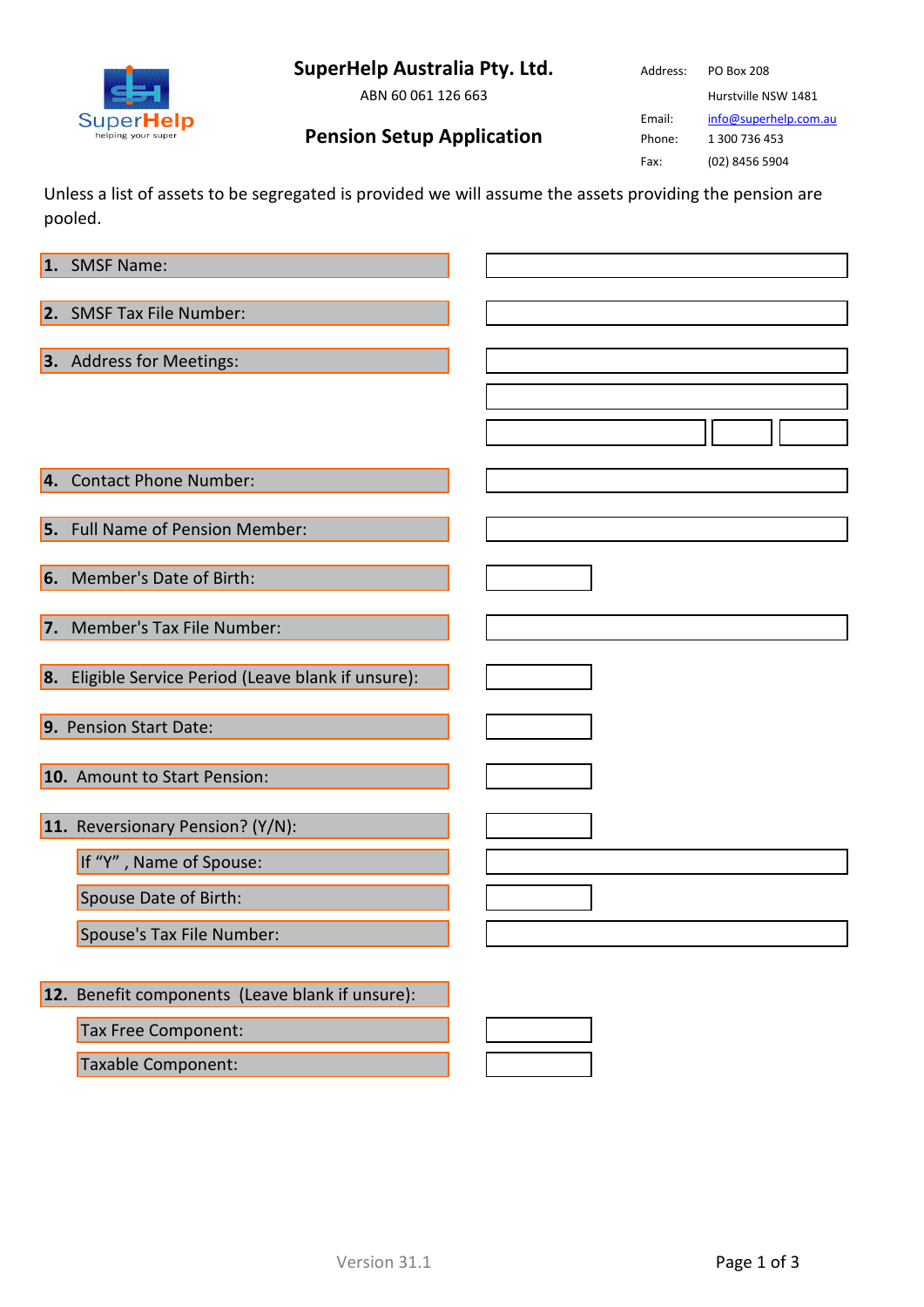**SuperHelp Australia Pty. Ltd.**

ABN 60 061 126 663

### **Pension Setup Application**

Address: PO Box 208 Hurstville NSW 1481 Email: [info@superhelp.com.au](mailto:info@superhelp.com.au) Phone: 1 300 736 453 Fax: (02) 8456 5904

#### The **default position** is to run the fund as **Unsegregated** unless specified to be Segregated.

Is the Fund to be Segregated: Yes / No

SuperHelp helping your super

#### **Investment Information - (If Segregated Assets Only)**

List the Asset Classes (eg. Fixed Interest, Australian Equities, Property, etc.) & their Market Value at the date the pension is to be commenced

| <b>MARKET VALUE</b> |
|---------------------|
|                     |
|                     |
|                     |
|                     |
|                     |
|                     |
|                     |
|                     |
|                     |
|                     |
|                     |
|                     |
|                     |
|                     |
|                     |
|                     |
|                     |
|                     |